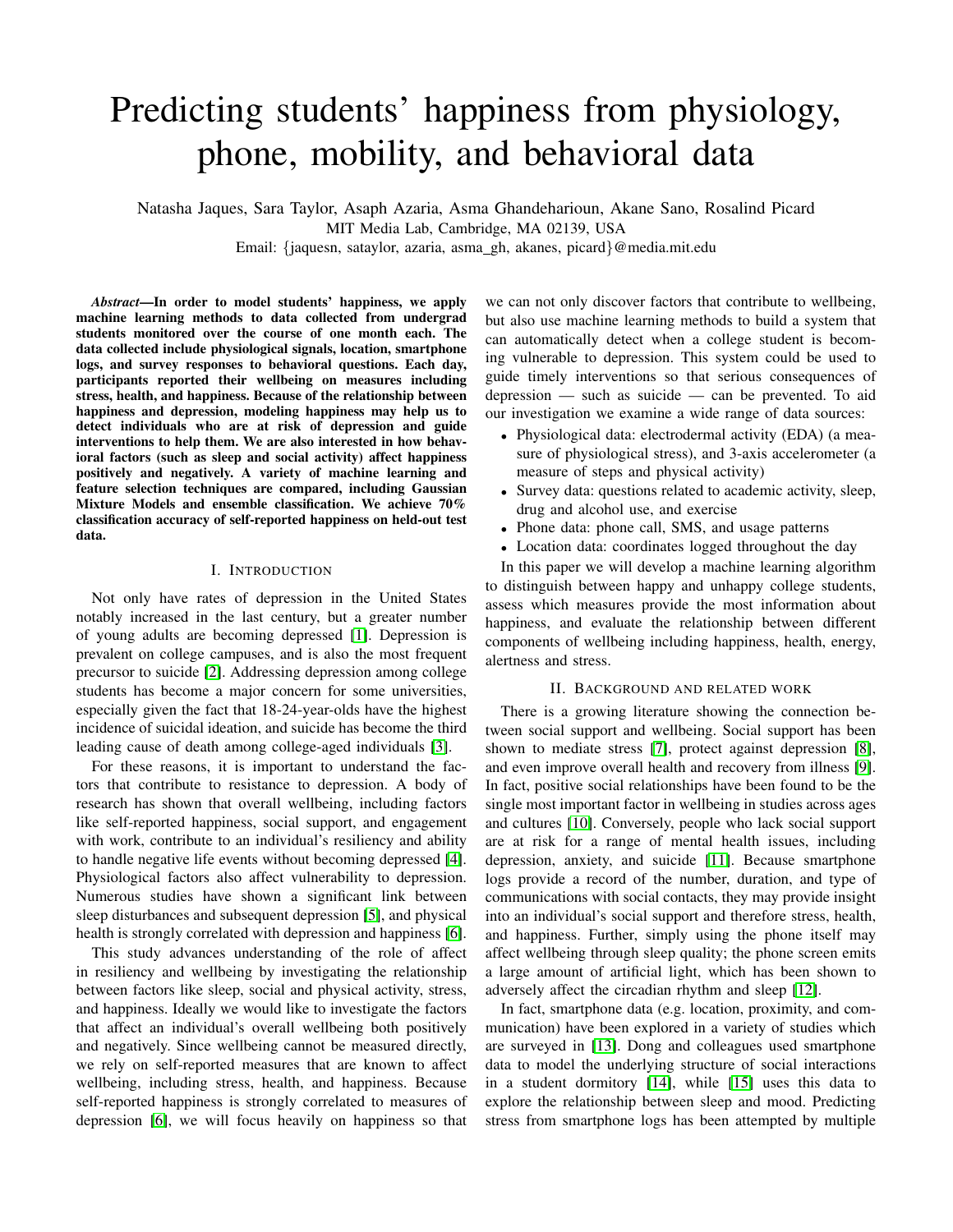researchers (e.g. [\[16\]](#page-6-15) [\[17\]](#page-6-16) [\[18\]](#page-6-17)). There have been preliminary studies demonstrating that mood can be classified using smartphone data [\[17\]](#page-6-16) [\[19\]](#page-6-18), and Bogomolov and colleagues have successfully predicted happiness from a combination of smartphone data, personality, and weather patterns [\[20\]](#page-6-19).

Physiological measures such as electrodermal activity (EDA) are also frequently used in studies related to affect and wellbeing (e.g. [\[21\]](#page-6-20), [\[22\]](#page-6-21), [\[23\]](#page-6-22), [\[24\]](#page-6-23)). EDA measures sudomotor innervation and sweat gland activity, which is increased through activity of the sympathetic nervous system (SNS) [\[25\]](#page-6-24). Because the SNS is influenced by the hypothalamus and the limbic system (structures in the brain that deal with emotion) EDA can be an effective technique for measuring emotion and stress. The link between EDA and stress was directly explored in a pilot version of the study used to collect the data analyzed in this paper [\[16\]](#page-6-15). Other research has investigated the link between EDA and sleep quality [\[26\]](#page-6-25) [\[27\]](#page-6-26).

## III. USER STUDY

This research is based on data from an ongoing longitudinal study investigating the impact of behavioral and physiological measures on wellbeing; more details and descriptive statistics about the data can be found in [\[28\]](#page-6-27). The data were collected over two 1-month (30-day) experiments in which 20 and 48 MIT undergraduates were recruited to participate, respectively. Each participant wore an Affectiva Q-sensor nearly continuously for the entire 30-day period to gather Electrodermal Activity (EDA), skin temperature, and 3-axis accelerometer data. Additionally, each participant downloaded an app on his or her Android Phone that logged calls, SMS messages, times the screen was turned on and off, and location information. Surveys were completed by participants two times each day (in the morning and evening), and asked questions about the participants' behaviours, activities, and wellbeing.

## IV. ANALYSIS OF WELLBEING MEASURES

Participants in the study self-reported on five scales twice a day related to wellbeing: stress, health, energy, alertness, and happiness. Although we would ideally like to be able to predict overall wellbeing, how to create a ground-truth wellbeing measure from these scales is an open question. A first impulse might be to compute a composite measure from some of the relevant scales, for instance by computing the ratio between happiness and stress. However this schema would treat a highly happy and highly stressed state as equivalent to a low happiness and low stress state. Not only is this assumption not empirically validated, but a low happiness and low stress state could be indicative of depression (sadness and apathy), whereas a high happiness high stress state could actually represent greater underlying wellbeing than a nonstressed state, given the contribution of personal achievement and engagement with work to overall wellbeing [\[4\]](#page-6-3). For these reasons we first attempt to understand the relationship between these measures in order to frame our classification problem.

Table [I](#page-1-0) shows the Pearson's correlation coefficients between all pairs of wellbeing measures. Note that stress was actually

TABLE I CORRELATION MATRIX FOR MEASURES OF WELLBEING

<span id="page-1-0"></span>

|                  | <b>Happiness</b> | Health | <b>Calmness</b> | Energy | <b>Alertness</b> |
|------------------|------------------|--------|-----------------|--------|------------------|
| <b>Happiness</b> |                  |        |                 |        |                  |
| Health           | 0.537            | -      |                 |        |                  |
| Calmness         | 0.664            | 0.480  |                 |        |                  |
| Energy           | 0.480            | 0.410  | 0.389           | ۰      |                  |
| Alertness        | 0.374            | 0.318  | 0.324           | 0.721  | -                |
|                  |                  |        |                 |        |                  |

reported on a scale where a low score indicated a highly stressed state and a high score indicated calmness, so for consistency we report this as Calmness in the following explanations. We can see that all of the measures are highly related, with all correlations reaching significance at the  $p = .01$ level, even after applying a Bonferroni correction to account for alpha inflation. Happiness has the highest correlation coefficients, suggesting that if we were to limit our predictions to Happiness alone, it would give the most insight into the remaining scales. We are also most interested in Happiness, as it has been shown to relate directly to depression [\[6\]](#page-6-5).

## V. MACHINE LEARNING METHODS

Based on the analysis of the previous section as well as our theoretical interests, we chose to use the Happiness scale as our ground-truth measure; it was reported using a slider from "Sad" (a value of 0) to "Happy" (a value of 100). We frame the problem as binary classification; days on which a participant reported a Happiness score in the top 30% of all Happiness scores are labeled as a positive day, and days in which participants reported a Happiness score in the bottom 30% are labeled as a negative day. We do not include the middle 40% of scores. This reduces the size of our dataset to a possible 1110 points, and thus reduces our classification power. However, the behaviors on these days do not appear to have a strong effect on Happiness or wellbeing, and are thus not informative for this problem.

Using the remaining data points, we randomly partitioned a training, validation and testing dataset. The training and validation sets were used to perform feature and model selection for each data source; we refer to these sources as modalities, and discuss each in greater detail in Section [VI.](#page-2-0) Given the complexity of our data, we used an iterative feature design process. After designing an initial feature set based on a review of the literature, we assessed the relevance of each feature by measuring information gain and through Wrapper Feature Selection (WFS) [\[29\]](#page-6-28). Irrelevant features were removed in order to prevent overfitting, and more features were repeatedly added and assessed, until we arrived at a final feature set for each modality. The number of features eventually selected optimized accuracy on the validation set.

A variety of machine learning algorithms were tested in order to find the most appropriate model for each type of data. These include Support Vector Machines (SVM), Random Forests (RF), Neural Networks (NN), Logistic Regression (LR), k-Nearest Neighbour (kNN), Naïve Bayes, and Adaboost. After finding the best classifier, the parameter space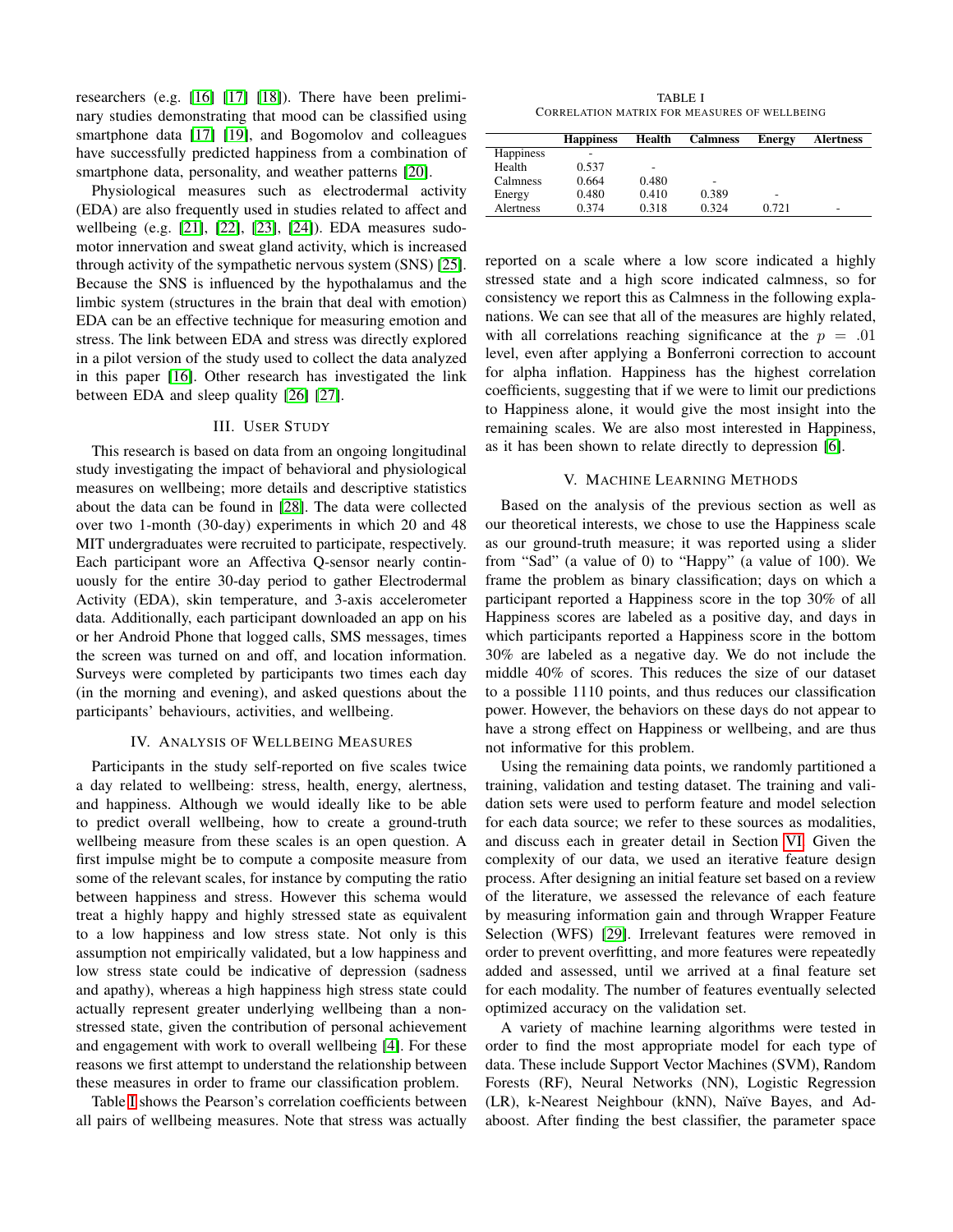of the classifier was searched, and the parameters which optimized performance on the validation set were selected.

# VI. FEATURE DESIGN BY MODALITY

## <span id="page-2-0"></span>*A. Physiology*

Physiological measurements collected include EDA measured as skin conductance (SC) in microSiemens  $(\mu S)$ , 3-axis accelerometer, and temperature, recorded at a sampling rate of 8 Hz. Following [\[16\]](#page-6-15), we compute each set of physiological features over different time periods during the day (12am-6am, 6am-12pm, 12pm-6pm, 6pm-12am), as well as periods when the participant was asleep vs. awake (determined through the survey responses). To compute the features, we first apply a 1Hz low-pass filter to the SC signal, then compute the normalized signal according to the mean, max, and min for each participant, i.e.  $SC_i = \frac{SC_i - \mu}{max - min}$  [\[22\]](#page-6-21). We include statistical features related to the raw signal, normalized signal, and signal derivative computed over each time period.

When a person experiences a physiological stress response, they may simultaneously experience a skin-conductance response (SCR), in which their SC signal peaks rapidly and then decays at an exponential rate (see Figure [1](#page-2-1) for an example of typical SCRs). Because of the relationship between stress and wellbeing, EDA will be most useful if we can determine when SCRs occur and compute features related to them. Our initial feature design treated SCRs as points at which the derivative of the SC signal exceeded a threshold, as per [\[26\]](#page-6-25) and [\[30\]](#page-6-29). In later iterations, we detected SCRs based on several criteria involving the amplitude, duration, and shape of the SCR; this proved to be more effective. We include features related to the number of SCRs occurring over each period, as well as statistics related to the amplitude, rise time, and area under the curve (AUC) of the detected SCRs.



<span id="page-2-1"></span>Fig. 1. An example of typical SCRs

Given the 24-hour-a-day, ambulatory nature of the EDA recordings in this study, the signal is vulnerable to artifacts and noise. Further, increases in SC are not always due to stress; they could be the result of physical activity or increasing temperature. Therefore we computed the magnitude (Mag) of the accelerometer signal,  $Mag = \sqrt{acc_x^2 + acc_y^2 + acc_z^2}$ , and used this to weight the strength of the SC signal. This was accomplished by normalizing the Mag values to be between 0 and 1, and computing the inverse signal by subtracting this value from 1. We then took the product of this inverse accelerometer with the SC signal. Thus, the new signal represents one in which the effects of SC increase due to physical activity are diminished. A similar procedure was used to compute a temperature-weighted SC signal. Features related to these signals were then computed, and both types proved useful in the feature assessment process. In order to detect recording artifacts we applied an algorithm described in [\[31\]](#page-6-30), and removed peaks that were identified as possible artifacts from the analysis.

Physical activity is also strongly related to wellbeing, given its profound impacts on happiness and stress [\[32\]](#page-6-31). Therefore we also included a feature that approximates of the number of steps taken by counting the number of times the Mag signal crossed a small threshold [\[27\]](#page-6-26).

### *B. Survey*

The survey features relate to the number and duration of academic, exercise, and extracurricular activities, the amount of time spent studying, sleeping, napping, and trying to fall asleep, whether participants woke up during the night or overslept, whether they interacted with someone in person or digitally before falling asleep (referred to as *pre-sleep interaction*), and whether they had a positive or negative social interaction that day. Additionally, students indicate whether they consumed caffeine, alcohol, or drugs that could make them alert, sleepy, or tired. We are interested in how these behavioral choices and habits affect wellbeing. The other selfreported measures of wellbeing (stress, health, energy, and alertness) are not included as features; these are what we would like to eventually detect automatically.

# *C. Phone*

The phone log data consist of information about the timing, type, and duration of phone calls and SMS messages, and times the screen was turned on and off. An example of this type of data is shown in Figure [2.](#page-3-0) We see two mechanisms through which screen and communication information can affect wellbeing; light from the screen can disrupt circadian rhythms and therefore sleep [\[12\]](#page-6-11), and the amount of social support in a person's life is strongly linked to resilience to depression (see Figure [2](#page-3-0) for a possible example of a subject's social network potentially helping the subject move from a sad mood back to a happy mood.) [\[4\]](#page-6-3) [\[8\]](#page-6-7) [\[10\]](#page-6-9). Therefore we sought to create features that would capture these factors.

We discarded days with fewer than 5 screen on events, reasoning that the app must have been malfunctioning. Previous research has shown that people interact with their phone between 10-200 times a day [\[33\]](#page-6-32). The total number and basic statistics (mean, median, std. dev.) related to timestamp were computed for calls, SMS messages, and screen-on events. Total duration and duration statistics were computed for calls and screen activity. As with physiology, the features were computed over time intervals spanning the course of the day. These may be important because we wish to capture the time when blue light from one's phone is experienced relative to the natural rhythm of sunlight.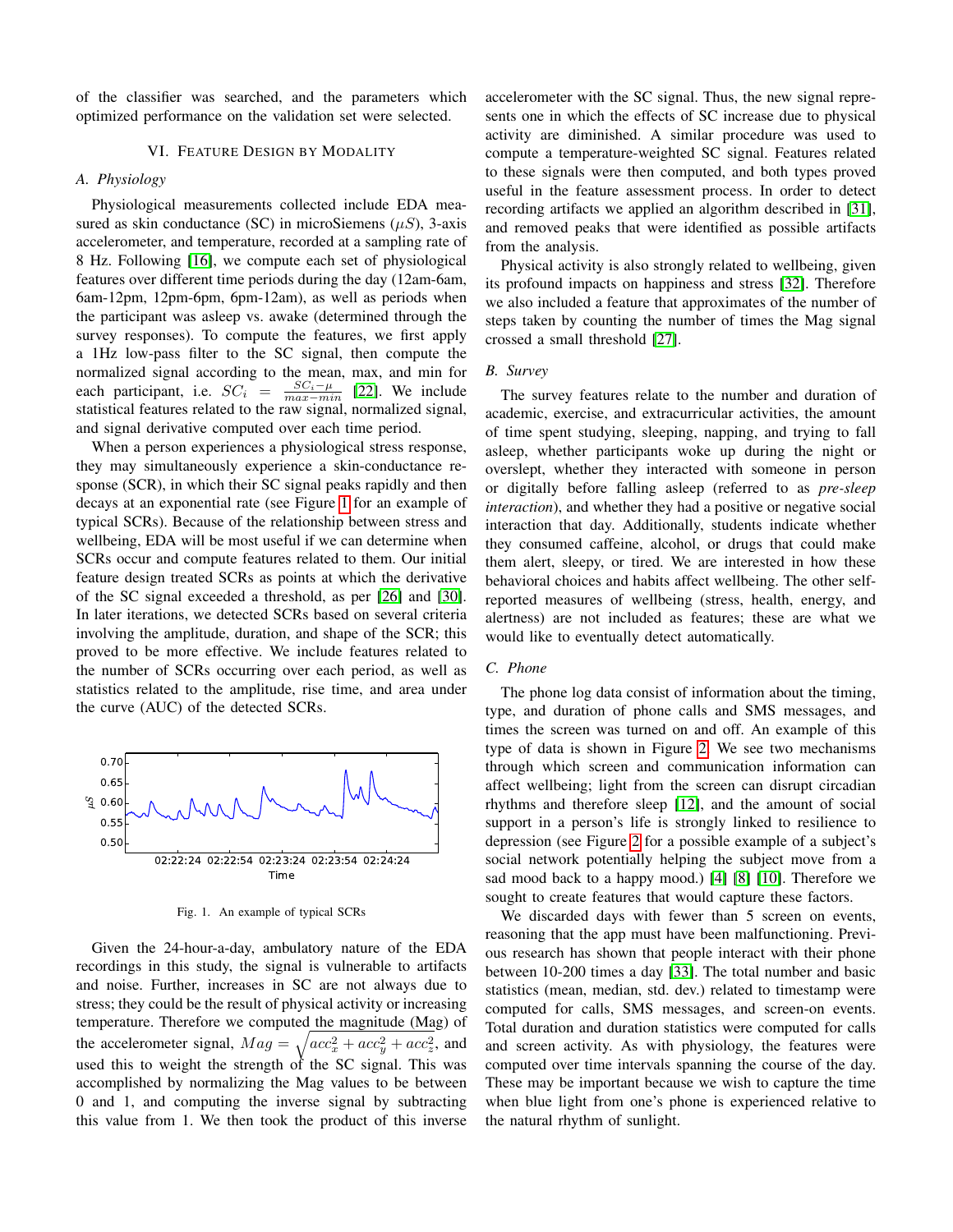

<span id="page-3-0"></span>Fig. 2. Example of a participant's SMS data for 4 consecutive days. Note that there is a large increase in SMS during the negative day, which is followed by a return to a positive day

Because we can determine whether an SMS is incoming or outgoing, we also compute the above features for these specific type of events. This could be informative, for example because incoming messages may relate more strongly to social support than outgoing messages. Finally, we compute the number of unique callers and unique messengers for the entire day and also for each call/SMS type. Some researchers have hypothesized that diversity of social interactions with a range of individuals is linked to wellbeing [\[17\]](#page-6-16).

In summary we computed 289 phone features based on statistics related to the timing, duration, and frequency of screen, call, and (incoming and outgoing) SMS events, computed over various time intervals throughout the day.

## *D. Mobility*

In addition to communication and screen events, the phone app logs the participants' GPS coordinates throughout the day, as well as whether they are using Wifi or cellular data. Location is sampled whenever available in different frequencies on different devices, so we began by downsampling the signal into one set of coordinates for every 5 minute segment, computed using the median of the longitude and latitude samples within it. Segments that contained no samples were interpolated according to neighboring samples. We allowed interpolation of no more than three consequent segments (15 minutes), marking segments as missing data when necessary.

Building on previous studies [\[16\]](#page-6-15) [\[17\]](#page-6-16) [\[18\]](#page-6-17), we extracted statistical descriptors of the subjects' distances traveled throughout the day. For each day, we computed the radius of the minimal circle enclosing the subject's location samples, as suggested by [\[17\]](#page-6-16). The source of the location data (WiFi or cellular) was used to compute an approximation of the time spent indoors and outdoors. Finally, we used the latitude and longitude coordinates of the university's campus to compute the time spent on campus each day.

Noticing that many students spent most of their time either at home or campus, we set out to model their location in a way that would better capture irregularities in this routine. We postulate that these irregularities would have a significant effect on measurements of their wellbeing. Therefore we computed a Gaussian Mixture Model (GMM) for each participants' typical location behavior. A GMM learns the number and location of Gaussian distributions required in order to

collectively represent a probability distribution; in this case, the distribution over each participants' possible locations in 2 dimensional space. More formally, each participant's location distribution was modeled with  $K$  Gaussian components, as in:

$$
p(x_i|\theta) = \sum_{k=1}^{K} \pi_k \mathbb{N}(x_i|\mu_k, \Sigma_k)
$$

The GMM was trained on the latitude and longitude coordinates of the participant that were collected throughout the entire study (rather than just those seen on positive and negative days), since we are using the GMM to model routine behavior. The model selection process varied both the number of components,  $K$ , as well as the type of covariance matrix (spherical, diagonal, tied and full, each with different degrees of freedom). The trained model learns  $K$  Gaussian components that represent Regions of Interest (ROIs) that the participant commonly visits. We restricted the number of components  $K$  to 20, as we believed it is unlikely for an individual to have repetitive interest in more than 20 locations within a month. The best model fit was chosen using the Bayesian Information Criterion (BIC):

$$
BIC = -2\log p(D|\theta) + df(\theta)\log N
$$

where  $\theta$  is the MLE for the model and  $df(\theta)$  is the number of degrees of freedom in the model [\[34\]](#page-6-33). Figure [3](#page-3-1) illustrates a GMM fitted to the location data from one subject. We were able to verify by inspecting a map of the area that the identified components correspond to locations on the university campus and the participant's residence (specific coordinates have been redacted for privacy).



<span id="page-3-1"></span>Fig. 3. GMM fitted to location data from one participant. The black points are latitude longitude coordinates, while the yellow are the means of the Gaussian components representing the ROIs. The contours mark the probability distribution induced by the model.

After fitting the GMMs for each subject, they were used to compute several features that relate to the regularity of participants' routines. First, the induced probability distribution was used to compute the log likelihood for each day; this represents whether the day varied unusually from the typical routine; we refer to it as *normality of day*. Because each model learns the number and coordinates of the locations typically visited by the participants, we can determine how many different familiar locations were visited on a given day (ROIs). This approach builds on an idea that was presented by [\[18\]](#page-6-17), where a correlation was shown between emotional stress and a person's number of geo-location ROIs. Finally, the model BIC score and Akaike Information Criterion (AIC) [\[34\]](#page-6-33) were computed using the data from each day; this represents how well the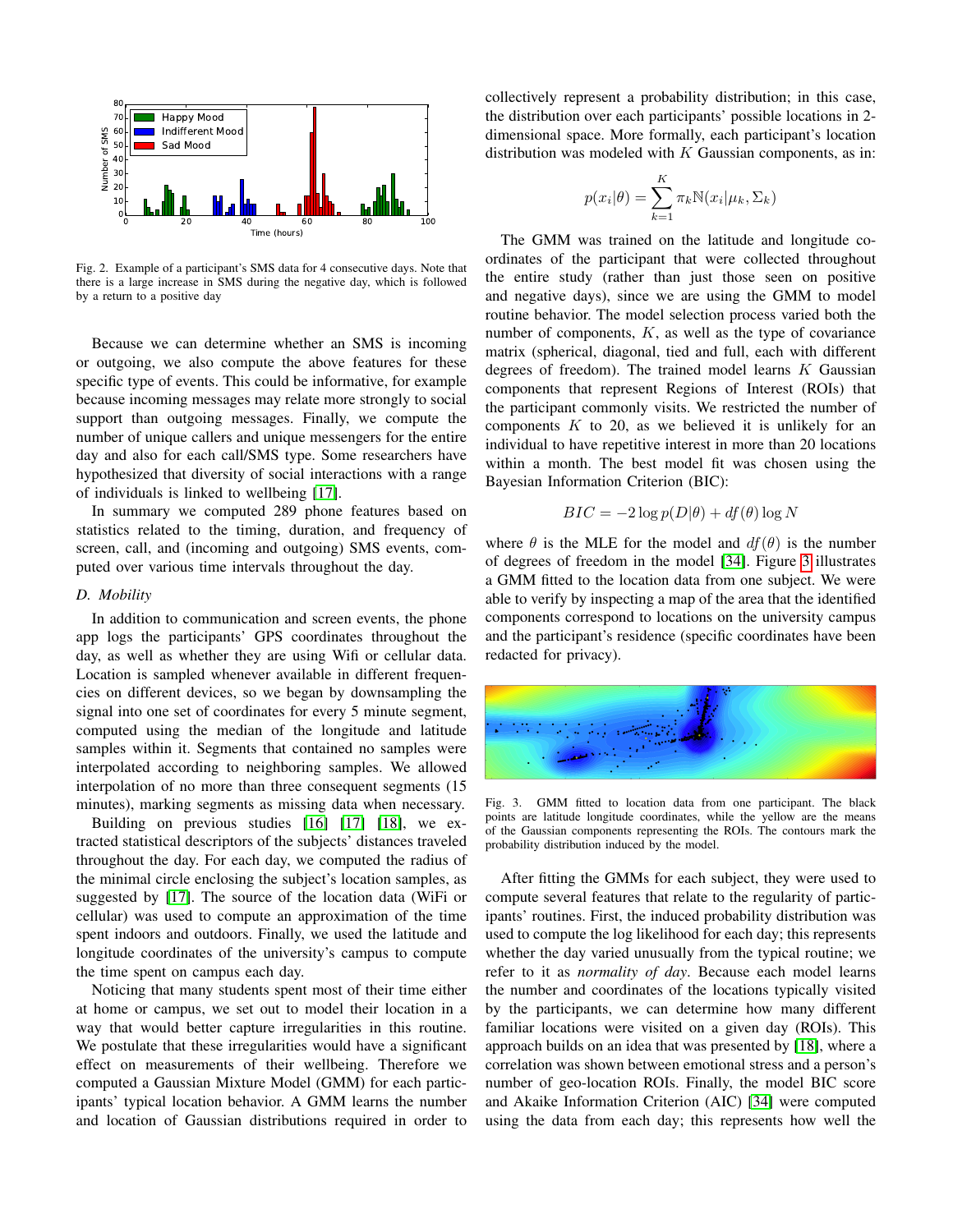TABLE II FEATURES WITH THE HIGHEST INFORMATION GAIN FOR EACH MODALITY

<span id="page-4-2"></span>

| Physiology                                      | <b>Survey</b>                             | Phone                                             | <b>Mobility</b>                     |
|-------------------------------------------------|-------------------------------------------|---------------------------------------------------|-------------------------------------|
| .0560 $\uparrow$ SC median 12am-6am             | .0379 $\uparrow$ Pre-sleep activity       | .0602 $\downarrow$ Screen dur. med.               | .0301 $\downarrow$ Time indoors     |
| .0418 $\uparrow$ SC s.d. 12am-6am               | .0240 $\uparrow$ Positive interaction     | .0456 $\downarrow$ Screen dur. med. 6pm-12am      | .0293 $\downarrow$ Normality of day |
| .0408 $\uparrow$ SCR AUC total 12am-6am         | .0239 $\downarrow$ Negative interaction   | .0377 $\downarrow$ Screen dur. med. 8pm-12am      |                                     |
| .0390 $\uparrow$ Mag Acc. s.d. wake             | .0200 $\uparrow$ Exercise duration        | .0367 $\downarrow$ Screen dur. med. 4pm-8pm       |                                     |
| .0382 $\uparrow$ Mag Acc. s.d. 6pm-12am         | .0191 $\uparrow$ Exercise (true or false) | .0235 $\downarrow$ Screen dur. med. 8am-12pm      |                                     |
| .0381 $\uparrow$ SC med. sleep                  | .0190 $\uparrow$ Exercise count           | .0213 $\downarrow$ Screen dur. mean 4pm-8pm       |                                     |
| .0378 $\uparrow$ Temp. weight. SC s.d. 12am-6am | .0140 $\downarrow$ Drugs - tired          | .0210 $\downarrow$ Screen dur. med. 12pm-6pm      |                                     |
| .0374 $\uparrow$ SCR AUC mean 12am-6am          | .0128 $\downarrow$ Studying duration      | .0204 $\uparrow$ Screen total num. 8am-12pm       |                                     |
| .0367 $\uparrow$ SCR AUC max 12am-6am           | .0106 $\uparrow$ Drugs - alcohol          | .0185 $\uparrow$ Screen total num.                |                                     |
| .0366 $\uparrow$ SC deriv. mean 12pm-6pm        | .0105 $\downarrow$ Extracurricular count  | .0178 $\downarrow$ Screen timestamp s.d. 12am-4am |                                     |

model fits that particular day, and thus how much the day deviates from routine.

## VII. RESULTS

The goal of this research is two-fold: 1) to understand the behavioral and physiological factors that impact wellbeing positively and negatively, and 2) to build a model that can detect when students become unhappy and thus drive interventions to mitigate the risks of depression. Therefore this section will first discuss the features found to be the most informative from each modality, and then present the classification performance in predicting positive and negative days.

## *A. Feature Evaluation*

Despite reducing the feature set for each modality to the size that optimized validation accuracy, in total we still have 762 features. Therefore we cannot provide a thorough analysis of the usefulness of every feature selected. Instead, we will use information gain to assess the informativeness of the features. Information gain is computed according to Eq. [1,](#page-4-0) which involves the entropy function given in Eq. [2.](#page-4-1)

<span id="page-4-1"></span><span id="page-4-0"></span>
$$
\mathbb{I}(X,Y) = \mathbb{H}(X) - \mathbb{H}(X|Y) = \mathbb{H}(Y) - \mathbb{H}(Y|X)
$$
 (1)

$$
\mathbb{H}(X) = -\sum_{i} P(x_i) \log P(x_i)
$$
 (2)

Information gain can be interpreted as the reduction in uncertainty about one variable after observing the other [\[34\]](#page-6-33). In this case, we assess how much information each feature provides about our classification label, Happiness. We present up to 10 of the features that had the highest information gain for each modality in Table [II,](#page-4-2) along with the score itself. We do not present features for which the information gain was close to zero. Since information gain is computed on each feature in isolation, it does not relate to how informative a collection of features may be when used in combination in a classification model. Therefore highly similar features (such as the multitude of screen duration features) all appear as valuable according to information gain. For this reason the information gain scores presented in Table [II](#page-4-2) are not necessarily predictive of classification performance for each modality.

For interest's sake, Table [II](#page-4-2) also provides an arrow indicating the direction of the relationship between the feature and the classification label, where an up arrow indicates that the feature affects happiness positively. These directions were obtained from the direction of the correlation between the feature and Happiness. For example, we see that *time indoors* is negatively correlated with Happiness; the more time spent indoors, the less likely the participant is to report feeling happy. We seek only to provide a general trend to give the reader some idea of how the feature affects Happiness, and have not attempted to establish the statistical signifance of all of these relationships.

Many of the physiology features relate to the SC signal and SCRs that occur between midnight and 6am, presumably when the participant is asleep. Note that different sleep stages are characterized by different SC patterns; for example, SCRs are more likely to occur during slow-wave sleep or non-REM 2 sleep [\[26\]](#page-6-25). Therefore these features may relate to sleep quality and thus to wellbeing. The survey features confirm our hypotheses that exercise and social interaction are strongly linked to happiness, supporting current research on the topic (e.g. [\[8\]](#page-6-7) [\[10\]](#page-6-9) [\[32\]](#page-6-31)). It may be surprising to see that alcohol use appears to boost happiness. Since alcohol consumption is reported in the evening at the same time as the happiness scores, this is likely a reflection of the current effect of alcohol or possibly social interaction, and does not relate to prolonged alcohol use over the long term. We see from the phone logs that using the phone for longer periods of time (screen duration) appears to be associated negatively with happiness, especially if it occurs late in the day. Conversely, checking the phone frequently (screen total num) has a positive association with happiness, especially in the morning. Finally, we can see from the mobility features that time indoors and the likelihood or normality of the day as computed by the GMM are inversely related to happiness. This implies that when a participant spends time outdoors or deviates more from their typical routine, they tend to be happier.

## *B. Classification*

Table [III](#page-5-0) presents the classification results for each modality, the relative dataset and feature set sizes for context, and the classifier and parameter settings that were found to optimize validation accuracy. We found that the SVM and RF classifiers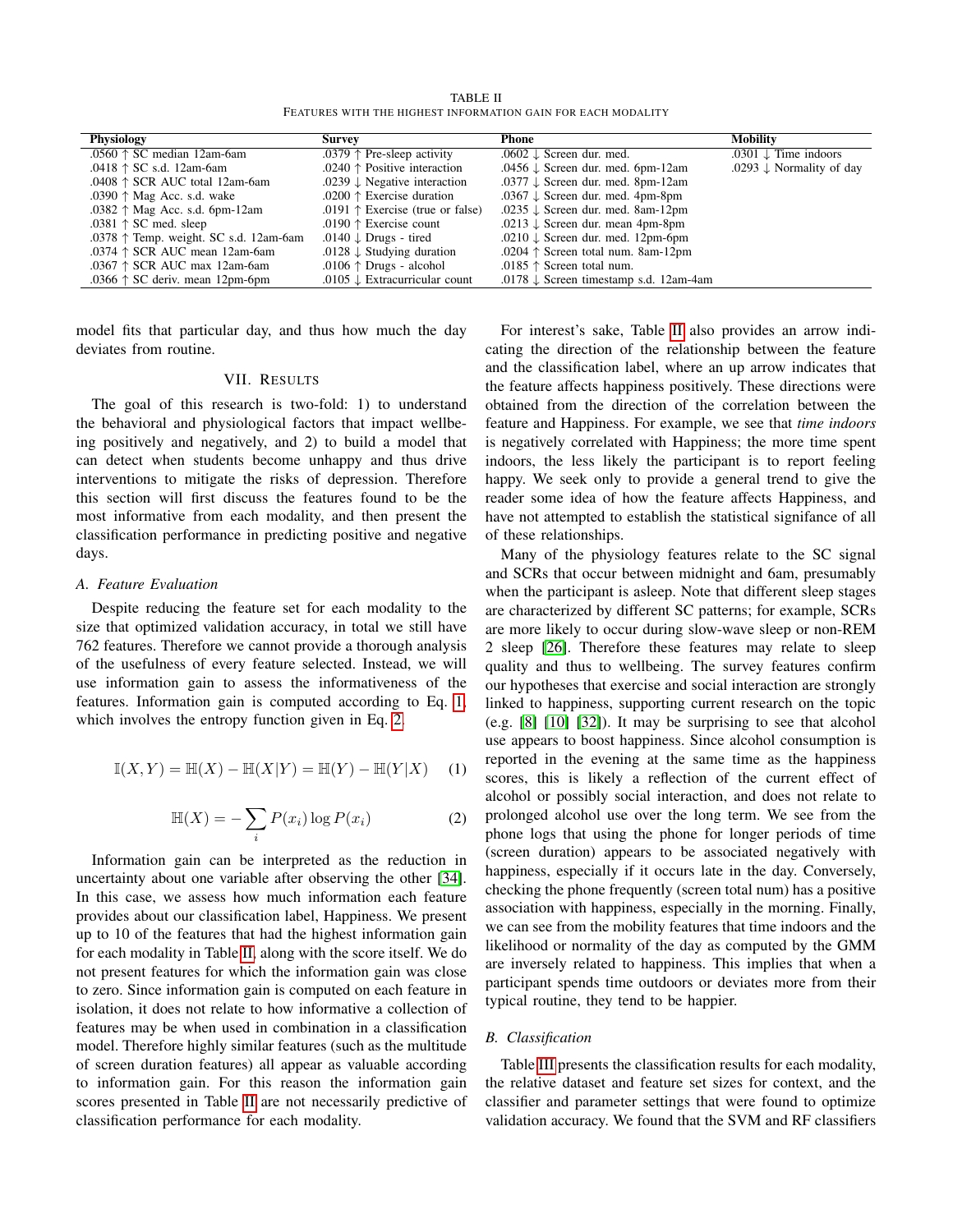TABLE III CLASSIFIER, PARAMETER SETTINGS AND ACCURACY RESULTS FOR EACH MODALITY

<span id="page-5-0"></span>

|                 |                     |            |                   |                                           | <b>Classification Accuracy</b> |                 |             |
|-----------------|---------------------|------------|-------------------|-------------------------------------------|--------------------------------|-----------------|-------------|
| <b>Modality</b> | <b>Dataset Size</b> | # Features | <b>Classifier</b> | <b>Parameter Settings</b>                 | Validation                     | <b>Baseline</b> | <b>Test</b> |
| Physiology      | 933                 | 426        | <b>SVM</b>        | C=100.0, RBF kernel, $\beta = .0001$      | 68.37%                         | 51.79%          | 64.62%      |
| <b>Survey</b>   | 1110                | 32         | <b>SVM</b>        | C=100.0, RBF kernel, $\beta = .01$        | 71.26%                         | 50.86%          | 62.50%      |
| Phone           | 1072                | 289        | RF                | Num trees $= 40$ , Max depth $=$ infinite | 66.67%                         | 51.98%          | 55.95%      |
| <b>Mobility</b> | 905                 | 15         | <b>SVM</b>        | C=100.0, RBF kernel, $\beta = 1$          | 69.95%                         | 53.65%          | 65.10%      |
| All             | 768                 | 200        | <b>SVM</b>        | $C=0.1$ , Linear kernel                   | 72.84%                         | 53.94%          | 68.48%      |

tended to produce the best results on this dataset. Accuracy on the held-out test set (i.e. the proportion of samples in which the classifier's prediction matches the true label) provides an estimation of the results we can expect on novel data; therefore we can conclude that our best model would be able to identify students that are unhappy with 68.48% accuracy.

Note that the size of the dataset involving all features is reduced due to missing data. Considering the volume of data collected and the length of the study, some modalities are missing data for certain participants on certain days; for example, if a participant forgets to wear their sensor. Therefore when we combine all the modalities and restrict our focus to only those days/participants for which data from each modality is available, the dataset shrinks. This could make the 'all' dataset vulnerable to overfitting; therefore we applied the same feature selection techniques and found a reduced set of 200 features to be most effective.

<span id="page-5-1"></span>TABLE IV CONFUSION MATRIX FOR ENSEMBLE CLASSIFIER

|        |              | <b>Predicted</b> |     |
|--------|--------------|------------------|-----|
|        |              | <b>Happy</b>     | Sad |
| Actual | <b>Happy</b> |                  |     |
|        | Sad          | 21               |     |

Ensemble classification offers an alternative approach to training a single classifier on all of the available features. Rather, the predictions from several classifiers are integrated, often in a weighted majority vote [\[35\]](#page-6-34). We built an ensemble classifier which combines the predictions of the best classifier from the best modalities by weighting their predictions according to the classifier's validation accuracy. We found that using the best three modalities produced the highest validation accuracy. The ensemble allows us to deal with missing data in a more robust way; if a modality is missing data for a given sample day, then that classifier simply abstains from the vote. Each modality is able to maintain the maximum amount of training data, while the ensemble combines data from several modalities without losing information. The best accuracy achieved by the ensemble classifier on the held-out test set was 70.17%. Table [IV](#page-5-1) shows the confusion matrix for the predictions made by the ensemble classifier on the heldout test set. It is slightly more likely to falsely predict that a student is sad when she is actually happy, rather than falsely predict that a student is happy when she is actually sad. This characteristic suggests the system is more sensitive to detecting sadness, which is desirable if it is to be used to detect when

to intervene if a student is becoming unhappy.

## VIII. DISCUSSION AND LIMITATIONS

Although the classifiers trained on each modality were able to achieve results exceeding the baseline, performance differed across modalities. Interestingly, mobility offers high performance with few features; given the features found to be the most valuable for mobility, it would appear that whether or not a person spends time outdoors and deviates from normal routine is strongly related to whether they will feel happy on that day. Physiology also offered relatively high performance, suggesting that wearable devices which can monitor a person's physiology throughout the day may be a promising way to detect changes in happiness, especially if those devices are capable of monitoring sleep quality.

A limitation of this work is that it does not consider individual differences; for example, extracurricular activities could make some students happy or be stressful for other students. In future work we would like to model these complexities using Multi-Task Learning (MTL) [\[36\]](#page-6-35). Another limitation is that we do not model long-term effects of behaviors on happiness; for example, drinking alcohol may affect a participant's mood over the long term.

# IX. CONCLUSION

This work has demonstrated that physiological, behavioral, phone and mobility data can all be used successfully to model happiness. We have contributed to the literature on wellbeing by examining not only which features provide the most information about happiness and how they affect it, but also by investigating the relationship between happiness and other components of wellbeing, such as health, stress, and energy. The best accuracy obtained by our models on novel data, 70.2%, may be sufficient to guide interventions intended to prevent depression, especially if these interventions are only triggered after the classifier detects a consistent pattern of unhappiness over several days or weeks.

### ACKNOWLEDGMENT

We would like to acknowledge the team at Brigham and Women's hospital led by Dr. Charles Czeisler, Dr. Elizabeth Klerman, and Conor O'Brien, whose help was invaluable in running the user study on which this work is based. This work was supported by the MIT Media Lab Consortium, the Robert Wood Johnson Foundation Wellbeing Initiative, NIH Grant R01GM105018, Samsung, and Canada's NSERC program.